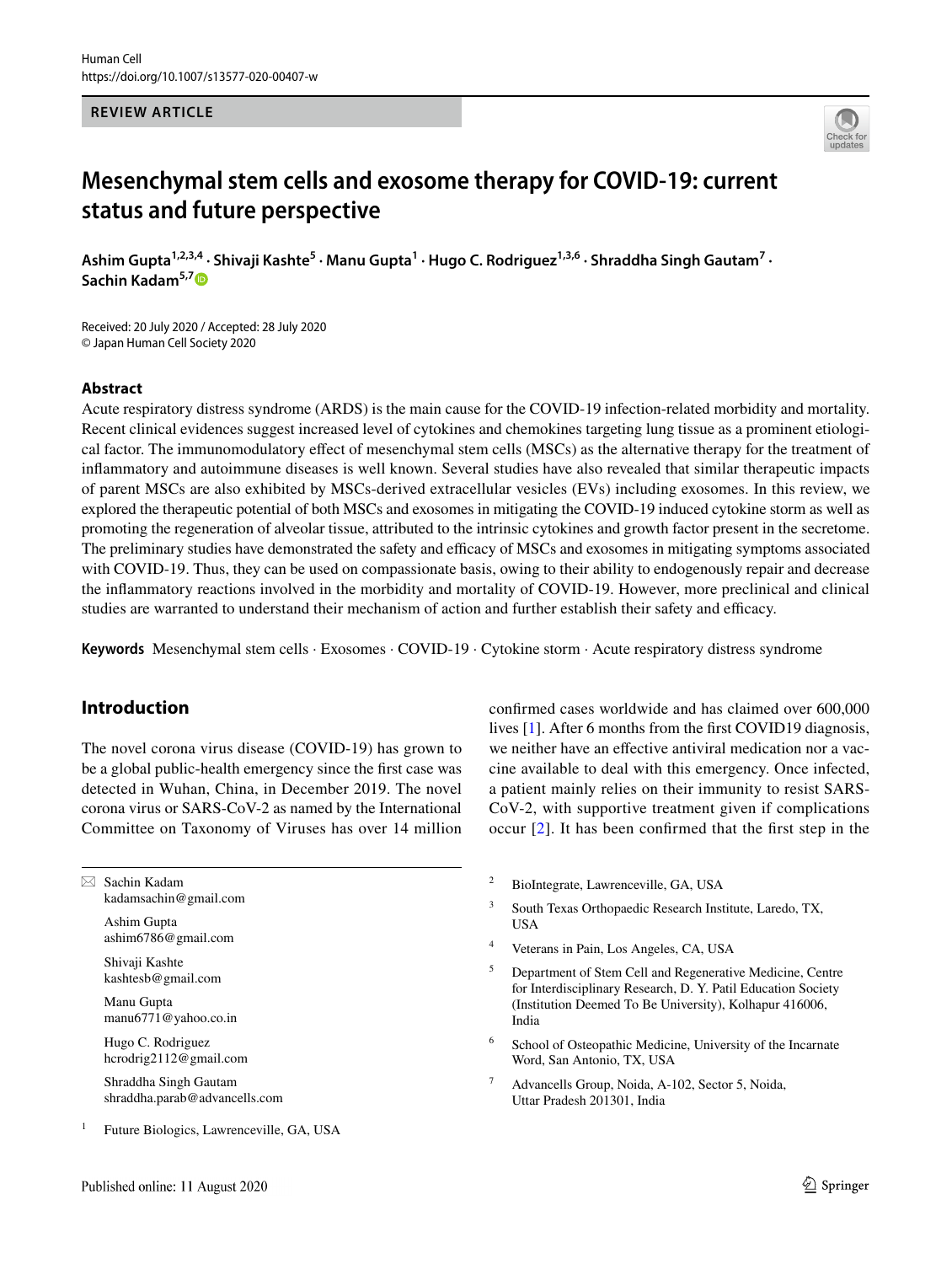SARS-CoV-2 pathogenesis is specifc recognition of the angiotensin I converting enzyme 2 receptor (ACE2) by the viral spike protein [[3\]](#page-10-2), leading to an immune system overreaction causing damage to the body. The immune system overreaction in COVID-19 patients is associated with production of large amounts of infammatory factors, causing a cytokine storm including an overproduction of immune cells like effector T cells and natural killer cells  $[4, 5]$  $[4, 5]$  $[4, 5]$  $[4, 5]$ .

Intensive Care Unit (ICU) admission rates are just over 5% from confrmed COVID-19 diagnosis [[6\]](#page-10-5), and more than half of these ICU patients showed higher plasma levels of granulocyte colony-stimulating factor (GCSF) and tumor necrosis factor alpha (TNF-α). Increased GCSF and TNF-α have been found to produce a cytokine storm, leading to acute respiratory distress syndrome (ARDS) [[3\]](#page-10-2). COVID-19 infected patients showed high circulating levels of proinfammatory cytokines including GCSF, IP10, MCP1, MIP1A and TNF- $\alpha$  levels, and the levels were higher in patients admitted to the ICU. As cytokine storm is the cause behind extensive lung damage that even leads to death, eliminating the cytokine storm and supressing superinfammatroy immunological response coupled with repair and regeneration of the lung tissue can be an efective treatment modality for COVID-19 [[7\]](#page-10-6). Current treatments and clinical interventions for COVID-19 associated acute lung injuries include respiratory support (non-invasive ventilation and mechanical ventilation), antipyretic and non-specifc antiviral drugs, corticosteroids, and immunoregulation [\[3](#page-10-2)]. With very high fatality rate seen among the critically ill ICU patient population that are unresponsive to the aforementioned treatment modalities, new approaches are required to mitigate the symptoms associated with COVID-19 infection [\[6](#page-10-5), [8\]](#page-10-7).

Cell-based therapies strive to treat or prevent injury and disease by naturally repairing, restoring, and/or regenerating damaged or diseased organs and tissues [\[9,](#page-10-8) [10](#page-10-9)]. This feld has exploded in recent years to meet the needs of patients with both complex and common medical problems [[7](#page-10-6)]. Some cell-based therapies aim to slow or stop degenerative or pathophysiologic processes that ultimately present themselves as symptomatic conditions [\[7](#page-10-6)]. Other regenerative therapies activate the body's endogenous repair system by infuencing the behaviour of somatic and progenitor cells to stop degenerating and start regenerating [[7,](#page-10-6) [11\]](#page-10-10). In the case of pneumonia, acute lung injury (ALI) [\[12](#page-10-11)], acute respiratory distress syndrome (ARDS) [\[13,](#page-10-12) [14\]](#page-10-13) and sepsis studies investigating therapy using mesenchymal stem cells (MSCs) have demonstrated safety and some positive effects on these conditions [\[11](#page-10-10)]. A recent study conducted in Beijing You'an Hospital, Capital Medical University, China used MSCs in patients with COVID-19 pneumonia. The results demonstrated that symptoms such as fever, shortness of breath and low oxygen saturation disappeared and or improved 2–4 days' post treatment [\[3](#page-10-2)].

Several institutes worldwide are putting their best efforts to come up with a novel therapeutic option with good clinical safety and efficacy to help patients affected by COVID-19. An early frst attempt in China utilizing mesenchymal stem cells demonstrated potential to improve symptoms associated with COVID-19 [\[3](#page-10-2)]. Other studies also showed efficacy of intravenous administration of MSCs in boosting body's immune response against COVID-19 associated infection [[3\]](#page-10-2). The mechanism of action was ascribed to the accumulation of intravenously administered MSCs into the lungs and help build up regenerative cells locally, which can potentially protect the epithelial cells of the lungs, and prevent lung damage  $[3]$  $[3]$ . The efficacy of MSCs can be attributed to their trans-diferentiation; secretion of growth factors, cytokines and extracellular vesicles including exosomes and associated paracrine efect; and mitochondrial transfer [[15,](#page-10-14) [16\]](#page-10-15).

In addition to the stem cell therapy, a cell-free approach like the use of exosomes and associated bioactive molecules are leading the way to treat several pathologies. The exosomes produced by MSCs possess hypoimmunogenic properties are enclosed in a lipid bilayer making them extremely stable and are able to migrate to the target organ of damage instead of merely accumulating via blood fow. These extracellular vesicles are identifed to be the primary factors responsible for paracrine efects detected in all types of stem cells and for the transfer of genetic material from stem cells to the tissue-specifc cell that needs regeneration  $[17]$  $[17]$ .

In search of a ultimate viable solution to the harrowing COVID-19, when scientists around the world are working on a number of vaccines and treatments for COVID-19, mesenchymal stem cells and their exosomes are emerging as a promising therapeutic option without any major adverse efects. The combinatorial strategy of antiviral drugs along with immunomodulatory, tissue protective and healing potential of stem cells and their exosomes may reduce the severity of the COVID-19. A call for an urgent development on the MSCs and their exosome-based therapeutics specifcally targeted towards ARDS to ensure the health and survival of human being is strongly recommended.

#### **Mesenchymal stem cells and immunomodulation**

The therapeutic potential of MSCs due to their regenerative properties is well investigated in various degenerative and infammatory disorders. MSCs are immunoprivileged cells, due to the low expression of class II Major Histocompatibilty Complex (MHC-II) and co-stimulatory molecules in their cell surface [\[18](#page-10-17)]. MSCs are known to hold an immunoregulatory capacity and elicit immunosuppressive efects by inhibiting T-cell proliferation to alloantigens and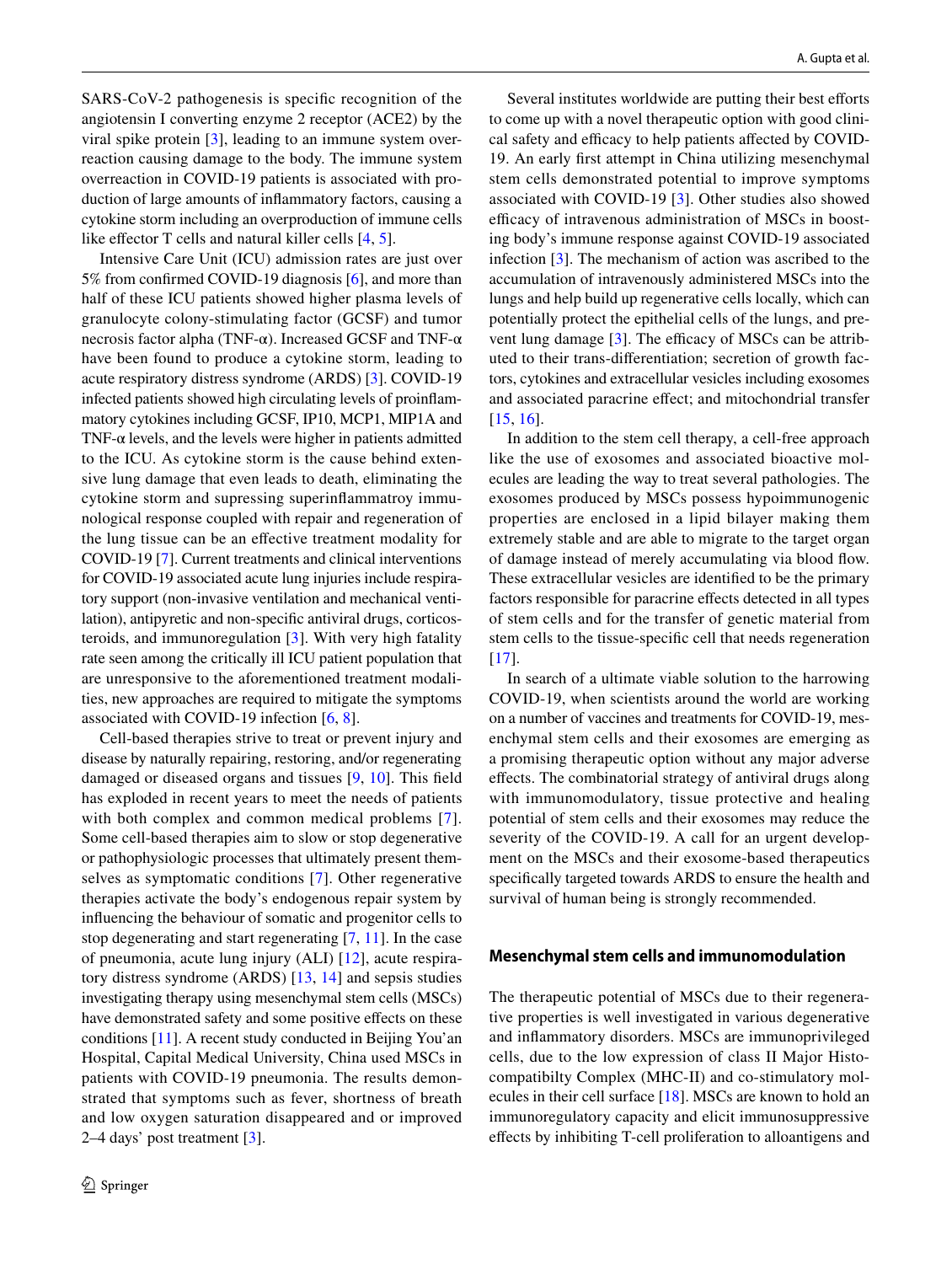mitogens and prevent the development of cytotoxic T-cells [\[19](#page-10-18)] by interfering with various immune response pathways by means of direct cell-to-cell interactions and soluble factor secretion [\[18](#page-10-17)].

Profound immunomodulatory efects of MSCs on T and B cells and natural killer (NK) cells are mediated by regulatory T cells. MSCs are able to suppress in vitro T-cell proliferation induced by cellular or non-specifc mitogenic stimuli through the secretion of various soluble factors that include TGF-β, HCF, PCE-2, IDO, HLA-G5 and NO. The efect of these suppressive factors is upregulated by pre-sensitization of MSCs with TNF-α, and IFN-γ. MSCs polarizes T cells toward a regulatory phenotype that serve to decrease IL-6 and TNF- $\alpha$ , which is an important mechanism by which MSCs dampen inflammation [[20\]](#page-10-19). In addition, pretreatment of MSCs with IFN-γ has been shown to also suppress B cells [\[11\]](#page-10-10). MSCs with the help of dendritic cells (DC) or monocytes are found to produce anti-infammatory cytokines such as IL-10 that downregulates the human leucocyte antigen (HLA) class I  $[11]$  $[11]$  $[11]$  and exert protective effects including direct regeneration and secretion of multiple paracrine factors such as antibacterial peptides [[20\]](#page-10-19). Interleukin-10 (IL-10) plays an essential role in maintaining the immunomodulatory property of regulatory DC. While, regulatory DC play an important role in controlling immune homeostasis and can possess an immunosuppressive ability to induce specifc immune tolerance and dampen Th2 type infammation [\[3](#page-10-2)], MSCs have the ability to induce mature dendritic cells (DC) into novel Jagged-2 dependent regulatory dendritic cell population [\[3](#page-10-2), [21](#page-10-20)]. All these interactions with diferent dendritic cells lead to a shift of the immune system from a Th1 response toward an anti-infammatory Th2 response [\[3](#page-10-2)].

## **Mesenchymal stem cell therapy for COVID‑19**

Cell-based therapy have gained a status as a promising therapeutic feld, to cure incurable diseases like diabetes, cardiovascular diseases, neurodegenerative diseases, muscular degenerative disorders, cancers [[10\]](#page-10-9), liver injuries [\[9](#page-10-8)], hematopoietic and immune system disorders, metabolic disorders [[7\]](#page-10-6), graft-versus-host disease, sepsis and ARDS [[20\]](#page-10-19) due to their immunomodulation properties. Since the frst observation of pluripotent undiferentiated cells resistance to murine polyomavirus infection [[22\]](#page-10-21), many researchers have explored the same against a variety of viral infections like Human Immunodeficiency Virus-1 (HIV1) and Human Immunodefciency Virus-2 (HIV2) [[23\]](#page-10-22), hepatitis B virusrelated acute-on-chronic liver failure (HBV-ACLF) [[7](#page-10-6)], Myxoma virus [\[24](#page-10-23)], Retrovirus [[25\]](#page-11-0), Cytomegalovirus [\[26](#page-11-1)], etc. with reference to the embryonic and adult stem cells. It was observed that the intrinsic expression of interferon stimulating genes (ISG) makes pluripotent and multipotent stem cells resistant to viral infections [\[27](#page-11-2), [28\]](#page-11-3). It was further observed that ISG of stem cells gets this defence mechanism from interferon-induced transmembrane (IFITM) family of proteins [[27](#page-11-2), [28\]](#page-11-3). Although, stem cell therapy is not a method to eradicate or cure SARS-CoV-2, there are few evidence-based studies that support the concept that infected patients may be more likely to combat and survive the infection [\[2](#page-10-1), [20\]](#page-10-19). This can be attributed to the rejuvenation and regeneration properties of stem cells such as their ability to reduce infammation, secrete cell protective substances, transfer mitochondria, decrease cell death, anti-oxidative efects, and improve overall immune function [\[29\]](#page-11-4). In addition, there is direct evidence that stem cells protect against the infuenza virus (A/H5N1) infection, by helping reverse lung injury [[29\]](#page-11-4). Owing to their anti-infammatory, immunomodulatroy and homing properties as well as regenerative potential, MSCs have attracted the attention of many scientists as a cell based therapy for the treatment for COVID-19 [[7\]](#page-10-6).

Leng et al. conducted a clinical trial pilot study (ChiCTR2000029990) using human umbilical cord-derived MSCs (hUCMSCs) in seven COVID-19 patients for 14 days. Post-treatment, population of CD14<sup>+</sup> CD11c<sup>+</sup> CD11b<sup>Mid</sup> regDCs dramatically increased. The levels of TNF-α decreased signifcantly, while levels of IL-10 increased in the MSC treatment group compared to the placebo control group. The gene expression profle showed that MSCs were ACE2− and TMPRSS2− suggesting MSCs were free from COVID-19 infection. This study concluded that the intravenous transplantation of MSCs was safe and efective for treating patients with COVID-19 pneumonia, especially patients whose condition was critically severe. These results can be attributed to immunomodulatory role of MSCs in reversing the lymphocytes subsets [\[3\]](#page-10-2).

In another single case study, intravenous allogenic hUCMSCs infused in a 65-year-old female critically ill of COVID-19 revealed that the pneumonia was greatly relieved and the patient recovered from ICU after 8 days. No hUC-MSC-related side efects were observed. After frst infusion, the serum bilirubin, C-reactive protein (CRP) and aspartate aminotransferase (AST)/ alanine aminotransferase (ALT) were gradually reduced. After 3 days, second administration was done and the white blood cells (WBCs) and neutrophil count decreased to the normal level, and the lymphocyte count increased to the normal level. Administration of hUCMSCs led to reduction in infammation and recovery of antiviral immune cells and organs. In addition, it may have led to homing of hUCMSCs to repair the injured tissues and neutralize the infammatory cytokines such as G-CSF and IL-6 by expression of their receptors [[16](#page-10-15)]. It indicates that MSCs therapy might be an ideal choice to treat critically ill COVID-19 patients.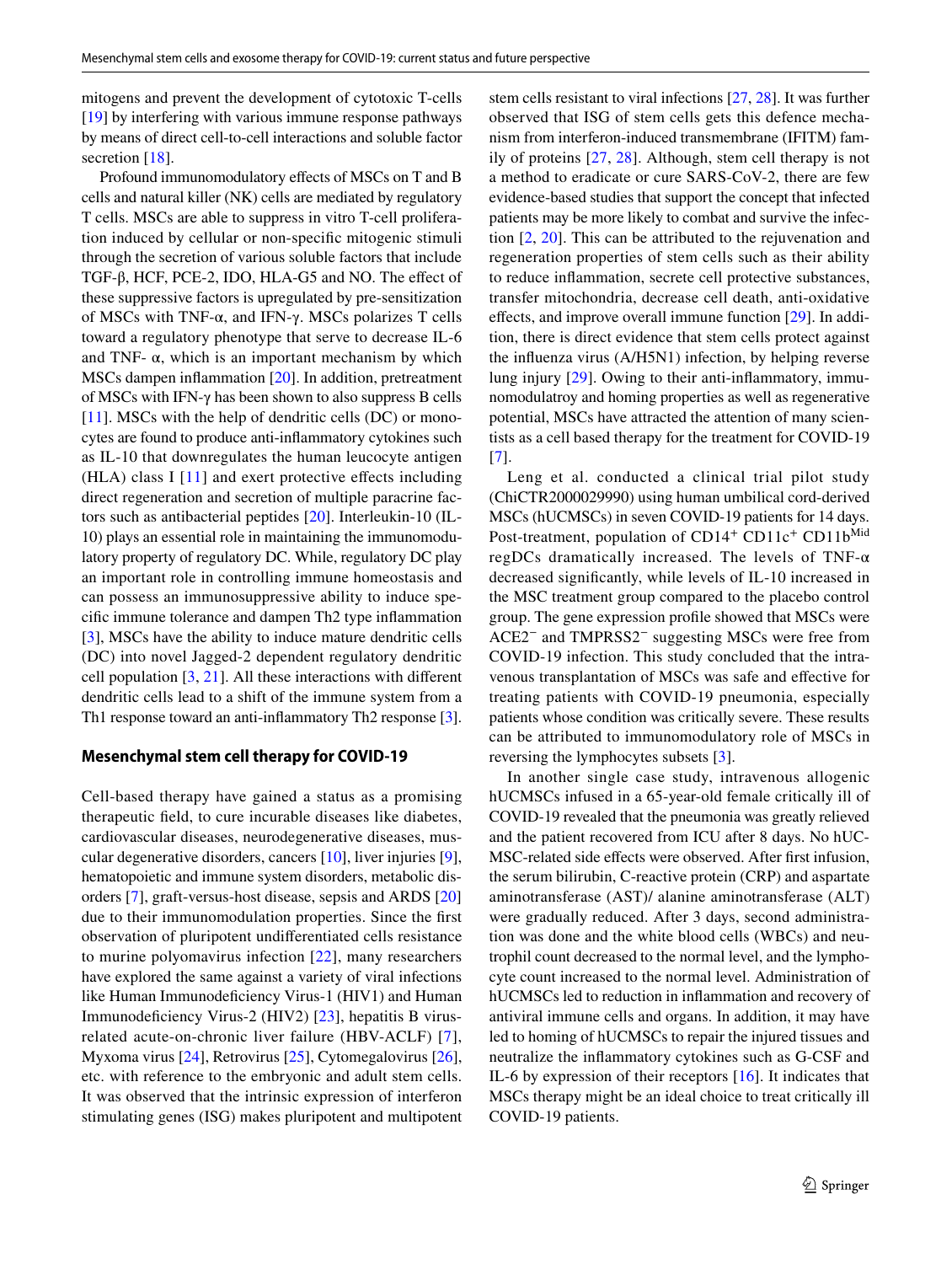## **Mesenchymal stem cells' role in COVID‑19 associated complications**

COVID-19 is associated with a number of complications with ARDS being the leading cause of the deaths. ARDS is known to be associated with protein-rich pulmonary edema and acute respiratory failure, characterized by acute infammation and injury to the lungs and epithelia [[13\]](#page-10-12). The primary treatment of COVID-19 remains supportive, involving lung protective ventilation and fuid conservation. ARDS is an important cause of morbidity and mortality with no defnitive therapy [[30\]](#page-11-5). The pathophysiology of ARDS involves an imbalance between proinfammatory and anti-infammatory mediators. Therefore, regulation of those mediators, specifcally cytokines, has been targeted as a potential therapeutic approach [\[31\]](#page-11-6). There are several studies that have demonstrated the therapeutic potential of MSCs for patients sufering with ARDS because of their specifc immunomodulatory properties [\[31](#page-11-6)]. MSCs have been reported to treat impaired alveolar fuid clearance, decrease the lung permeability, combat infection and regulate infammation in patients sufering from ARDS [\[31](#page-11-6)]. MSCs also have the ability to secrete a variety of soluble paracrine factors, including key antiinfammatory cytokines such as interleukin-10 (IL-10) and IL-1 receptor antagonist (IL-1RA) [\[31](#page-11-6)].

A preclinical study showed that human bone marrowderived mesenchymal stem cells (BMMSCs) were activated with the serum obtained from patients suffering from ARDS. These activated MSCs were more efficient in reducing lung inflammation compared to untreated MSCs. It resulted in increased expression of IL-10 and IL-1RA, which was associated with enhancement of their protective capacity by reduction of the lung injury score, development of pulmonary edema and accumulation of bronchoalveolar lavage infammatory cells and cytokines [[30\]](#page-11-5). In another study, BMMSCs were preconditioned with serum obtained from patients sufering with ARDS and activated. These activated MSCs secreted higher levels IL-1RA and IL-10, dampened the secretion of proinfammatory cytokines, exhibited upregulation of toll-like receptor 4 (TLR-4) and vascular endothelial growth factor (VEGF) genes, and triggered a strong immunomodulatory response via higher secretion of prostaglandin E2 (PGE2). When these activated allogenic MSCs were administered in ARDS porcine models, it suppressed proinflammatory cytokine levels and promoted secretion of anti-inflammatory mediators [[31](#page-11-6)]. Thus, activation of allogenic MSCs through incubation in an environment previously exposed to MSCs may induce stronger immunomodulatroy effects in patients compared with infusion of nonactivated MSCs [\[31](#page-11-6)].

Additionally, clinical trials such as Stem cells for ARDS Treatment (START) trial, a multicentre, open label, dose escalation, phase I clinical trial (NCT01775774), utilized a single intravenous dose of bone marrow-derived mesenchymal stem cells (BMMSCs) which was given to nine moderate to severe ARDS patients. The results demonstrated no prespecifed infusion-associated events or treatment-related adverse events. MSC infusion was well tolerated in all patients [\[14](#page-10-13)]. Furthermore, in a double blinded, multicentre randomized phase 2a trial (NCT02097641), one intravenous dose of BMMSCs was studied. Among 1038 patients screened, 60 were eligible and received treatment. The MSC dose was safe in patients with moderate to severe ARDS. There was no infusion-related haemodynamic or respiratory adverse events. It was concluded that larger trials will be needed to test further efficacy of MSCs for ARDS [\[13](#page-10-12)].

ARDS, lung failure and fulminant pneumonia are major symptoms associated with H7N9 infection. In a single-centre and open-label clinical trial (NTC0209544; ChiCTR-OCC-15006355), MSCs were transplanted into H7N9 induced ARDS patients. In this clinical trial, 44 patients with H7N9-induced ARDS were included as control group without MSCs transplantation. The treatment group included 17 patients with H7N9-induced ARDS with allogenic menstrual blood-derived MSC transplantation. Results showed that the treatment group had a signifcantly lower mortality rate compared to the control group. The study also reported that MSC transplantation did not result in harmful efects in human body within the 5-years follow-up period. MSC transplantation signifcantly improved survival rate of H7N9-induced ARDS patients in both preclinical and clinical studies [\[32](#page-11-7)]. Considering that H7N9 and coronavirus share similar complications such as ARDS and corresponding multi-organ failure, MSC-based therapy could be a potential alternative for mitigating COVID-19 [[32\]](#page-11-7).

Another known and safe source of MSCs is Adipose tissue. Adipose-derived stem cells (ASCs) expresses a large amount of anti-infammatory properties and can be obtained from a minimally invasive aspiration procedure [\[33](#page-11-8)]. ASCs secret factors that induce proliferation of vascular endothelial cells and angiogenesis that include VEGF and PDGF [[34,](#page-11-9) [35\]](#page-11-10). Along with their immunosuppressive activity due to the secretion of TGF-1, HGF and INF-y, they can potentially improve the pulmonary function of COVID-19 patients [[36\]](#page-11-11). Recently, there was a phase I, single-centre, doubleblinded, placebo-controlled clinical trial (NCT01902082) that assessed the safety of ASCs in the treatment of ARDS [[37\]](#page-11-12). The trial concluded that ASCs were safe with minimally adverse events and had potential to improve oxygenation in patients with moderate ARDS [\[37](#page-11-12)]. The results from this study are promising; however, more studies will be required to establish safety and efficacy of ASCs to treat patients infected with ARDS and COVID-19.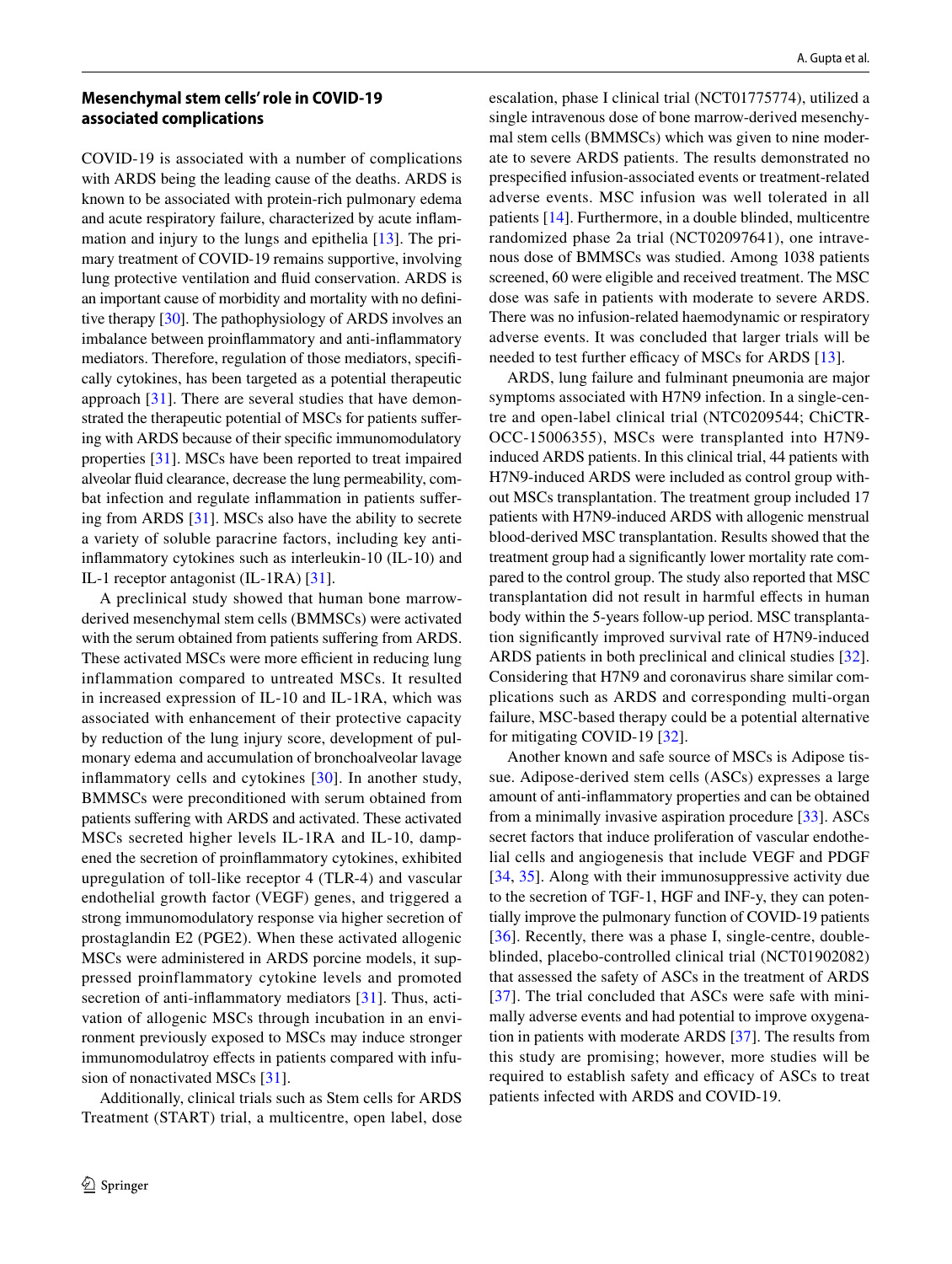## **Mesenchymal stem cells and acute liver injury or acute liver failure**

Both SARS-COV-2 and the Middle East respiratory syndrome coronavirus have been known to induce acute liver injury (ALI). Studies have shown that patients with COVID-19 ALI have an incidence rate as high as 11%. ALI induced by viruses can progress rapidly to acute liver failure (ALF) [\[38\]](#page-11-13). ALI involves the infiltration of immune cells such as T cells, B cells and natural killer cells (NK). Immunosuppressive treatments and decreased infammation reportedly promote repair after ALI [[38\]](#page-11-13). MSCs have shown a ray of hope in repairing and regenerating liver tissues and in treatment of liver diseases [\[9](#page-10-8)].

A preclinical study demonstrated that ALI was signifcantly alleviated and survival rate of mice was improved post-treatment with MSCs. The results indicated that the MSCs modulated the hepatic immune system in terms of the distribution of immune cell subsets and phenotype of single cells. During the injury phase, MSCs exhibited a systemic response by reducing the number of  $Ly6C<sup>low</sup>$  $CD8^+$  T<sup>RM</sup> cells, conventional NK cells\*, and IgM<sup>+</sup> IgD<sup>+</sup> B cells and increasing the number of immunosuppressive monocyte-derived macrophages. During recovery phase, MSCs promoted the retention of  $Ly6C^{low}$  CD8<sup>+</sup> T<sup>RM</sup> cells and maintained activity of immunosuppressive monocytederived macrophages [\[38](#page-11-13)]. Another study demonstrated that the efficacy of MSC-based therapy is enhanced with lipid conjugated heparin coating; and the human adipose derived stem cells (hADSCs) delivered to the damaged liver resulted in signifcantly improved recovery from ALF in a mouse model. Results from this study showed that the intravenous administration of hADSCs lowered the elevated serum levels of aspartate transaminase (AST) and alanine transaminase (ALT). A signifcantly increased level of human hepatic growth factor (hHGF), a representative secretome from hADSCs, signifcantly reduced the levels of macrophage and CYP2E1 [[39\]](#page-11-14).

In another preclinical study, Bone marrow-derived mesenchymal stem cells (BMMSCs) were transfused in ALF rat models. The results demonstrated that BMMSCs inhibited neutrophil infltration, oxidative activity and hepatocyte apoptosis. The BMMSCs also ameliorated ALF by increasing the expression of heme oxygenase (HO-1) [\[40](#page-11-15)]. HO-1 is known to possess the ability to reduce polymorphonuclear neutrophils (PMNs) infltration and function, and thus, can play a vital anti-infammatory and anti-apoptic role [[40](#page-11-15)].

Another preclinical study utilizing transplantation of hUCMSCs in an ALI mice model, demonstrated the ability of these cells in decreasing the levels of hepatocellular necrosis and lobular neutrophilic infltration, leading

to significant hepatoprotective effects. No adverse effects, systemic toxicity or neoplastic fnding related to hUCM-SCs transplantation was observed [[12](#page-10-11)]. In a similar study, intravenous administration of MSCs in an intoxicated and burn mice model resulted in less cellularity, limited apoptosis, and slight reduction in the proinfammatory cytokine interleukin-6 (IL-6) and the neutrophil chemokine—KC (CXCL1) levels in the lung tissue. MSC treatment had more dramatic anti-infammatory efects on systemic and hepatic infammation. In summary, the results of this study indicated that MSC treatment can diminish systemic infammation, lessen hepatic damage, and decrease liver and lung apoptosis and infammation [[41\]](#page-11-16).

## **Exosomes: The biological messengers of tissue repair**

Exosomes are the tiny packets flled with cellular proteins and nucleic acid materials (e.g. mRNA & miRNA) released by stem cells [\[42](#page-11-17)]. Literature have demonstrated powerful regenerative potential of exosomes, ranging from immunemodulatory properties, anti-infammatory properties, etc. [[43](#page-11-18)]. Although exosomes have been discovered almost 30 years ago, it is only recently that scientists have generated immense interest for being one of the most promising, acellular alternatives to cellular therapeutics, due to their demonstrated aptitude [\[43](#page-11-18)]. Exosomes were frst identifed to be secreted from nanovesicles of sheep reticulocytes, at the time of their maturation; the experiment was performed in the year 1980, soon after which, exosomes were studied rapidly, as the secretions of all the cells including immune cells, like B and T lymphocytes and are found to be necessary for cellular communications [\[44](#page-11-19)]. Typically, exosomes are of the size of 40-150 nm and are found to be secreted through inward budding of the endosomes. Once released by the cells, they get entry into another cellular microenviron-ment, by fusing to the plasma membrane [[45](#page-11-20)].

Studies have further indicated that increased cellular interaction, through cell to cell communication, is one of the most unique functions of exosomes [[45\]](#page-11-20). Other than that, disposal of unwanted proteins, transfer of genetic material, elicitation of the immune response, reduction in infammation, etc. are also identifed to be some of the functional attributes of exosomes, depending upon the cell of origin [[44,](#page-11-19) [45\]](#page-11-20).

## **Role of exosomes in COVID 19 infections**

Majority of the studies focusing on MSC-derived exosomes have demonstrated regenerative potential, immune-modulatory functions, anti-infammatory efects, similar to their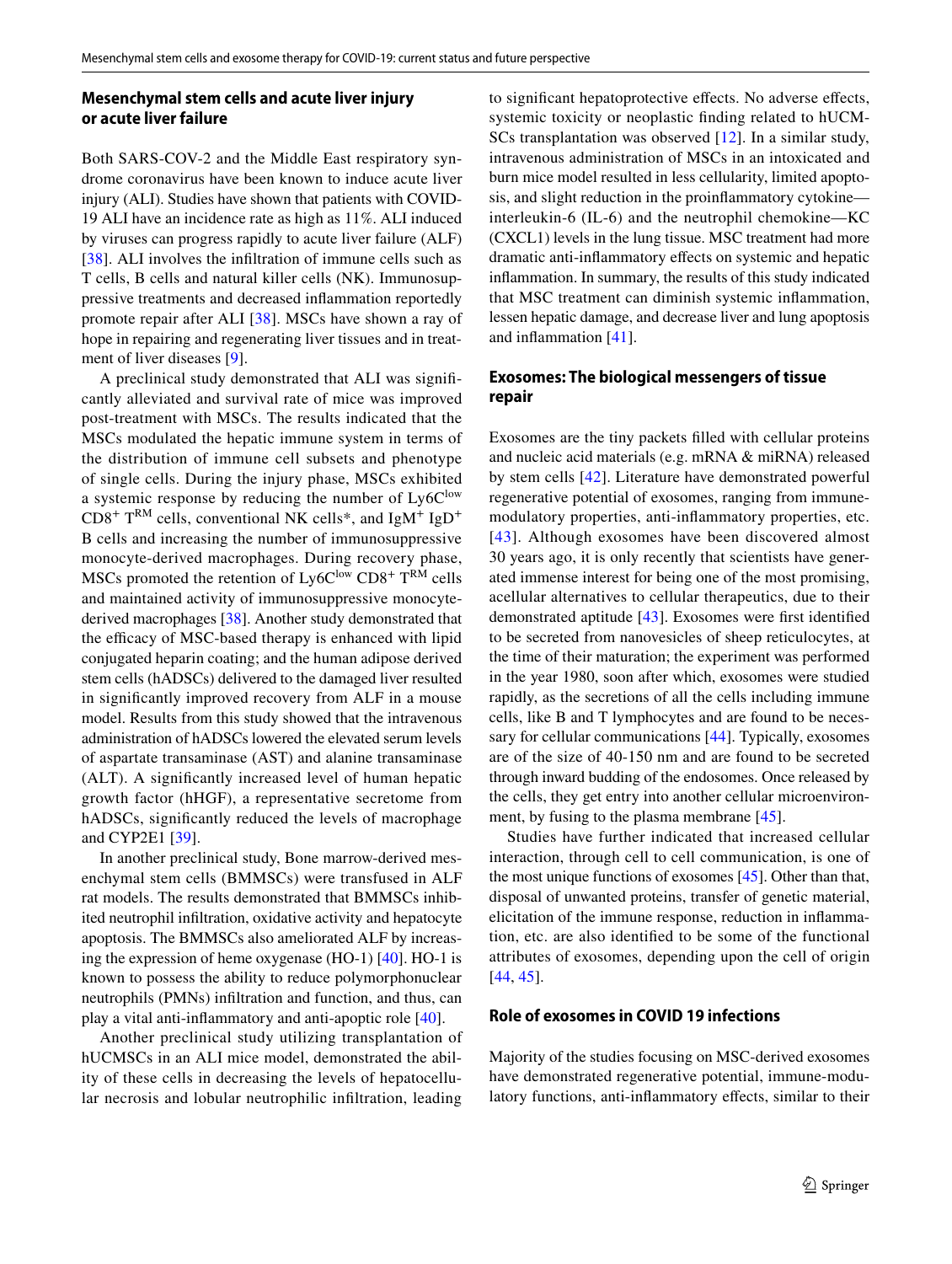parents, i.e. Mesenchymal stem cells [[44](#page-11-19), [45\]](#page-11-20). In preclinical set up, MSC-derived exosomes have demonstrated aptitude as an acellular alternative to cell-based therapy, against Acute Respiratory Distress Syndrome (ARDS) [\[46](#page-11-21)]. These studies have further confrmed that post-exosomal infusion, the associated cytokine storm and pro-infammatory signalling biomolecules were considerably reduced that were primarily responsible for ARDS pathogenesis [[46\]](#page-11-21). Further analysis confrmed that the exosomes also increased the level of anti-infammatory signalling mediators that can reduce the severity of the lung injury through increase permeability and functional aspects of alveolar epithelium [[47,](#page-11-22) [48\]](#page-11-23),

as a result of which, the exchange of oxygen-rich air is easily facilitated. Further deep diving into the same, the ability of exosomes to transfer mitochondria to alveolar cells further increased their survival rate, and thus, facilitated cellular regeneration. These effects have paved the way towards the therapeutic use of this novel acellular alternative [[47](#page-11-22)]. Beyond their efects in preclinical model of acute lung disorders, MSC-derived exosomes were also found to be responsible for direct inhibition of viral multiplication [\[47,](#page-11-22) [49](#page-11-24)]. With several studies investigating the bio-distribution of this cellular cargo in preclinical setup, it has been quite evident that these exosomes have the potential to alter a variety of diferent pathways to facilitate active cellular communication. The intrinsic component of the exosomes, miRNAs, are reportedly found to be the key component that is responsible for many physiological processes, like development, epigenetic alterations, immune regulations, etc.[[50\]](#page-11-25). By using near IR dyes, several studies have fgured out diferent techniques to track in-vivo biodistribution of exosomes upon systemic delivery in diferent animal models [[50,](#page-11-25) [51](#page-11-26)].

Several studies have confrmed their reachability to different organs, like in intra-cerebral haemorrhagic rat models, exosomes could reach to the brain upon the intravenous administration [[52\]](#page-11-27). Intravenous administration of exosomes in a mouse model with acute kidney injury shows their accumulation in the kidneys, further confrming exosomes strong paracrine pathways for instant reachability to the site of injury [\[53](#page-11-28)].

Multiple studies have demonstrated that miRNAs secreted by exosomes are very crucial for accelerated lung recovery, particularly in patients sufering from viral infections like infuenza, hypoxia-induced pulmonary hypertension, ventricular induced lung injury, etc. Wang et al. observed and studied active regulation of miRNAs during early and late-stage repair of lung damage in the mouse model. This study further indicated that certain miRNAs like miR-290, miR-21, let-7 and miR-200 played a major role in lung regeneration, immune-regulation, and immune-modulation

[[47\]](#page-11-22). Alipoor et al. presented strong experimental evidence that stem cell-derived exosomes can deactivate the signalling pathways associated with hypoxia that can also facilitate reduced hypertension and infammation, specifcally evident in the respiratory disorders [[54](#page-11-29)]. Beyond their effects in a preclinical model of acute lung disorders, MSC-derived exosomes are also found to be responsible for direct inhibition of viral multiplication. Studies have confrmed that MSC-derived exosomes secrete miRNA, which acts as a silencing complex and further alters the expression of the cellular receptors through epigenetic changes that help in blocking the entry of many RNA viruses like infuenza, hepatitis C and also Coronavirus [\[47,](#page-11-22) [55\]](#page-11-30). In a pig model of infuenza, intra-tracheal administration of MSC-derived exosomes, 12hrs post-infection, signifcantly reduced virus shredding [[55\]](#page-11-30).

#### **On‑going clinical trials**

Several pre-clinical and clinical studies have explored the potential of MSCs and exosomes for treating COVID-19 including management of associated cytokine storm. Though the results are promising, the limited literature still warrants more studies to establish safety and efficacy of MSCs and exosomes to treat and manage symptoms associated with COVID-19 infection. Eventually, multi-center, controlled, randomized trials will be needed to adequately assess the future of MSCs as well as exosomes in the treatment of COVID-19. As of July 16, 2020, there are 55 on-going studies related to use of stem cells (Table [1\)](#page-6-0) and 3 on-going studies related to use of exosomes (Table [2](#page-10-24)) registered on ClinicalTrials.gov.

## **Conclusion**

COVID-19 is currently one of the biggest socio-economic and public health dangers that we have seen. With the hope of vaccine that will eradicate the viral infection still in the distant future, there is an urgent need for treatments that are not only efficacious but safe. Preliminary studies have demonstrated the safety and efficacy of MSCs and exosomes in mitigating symptoms associated with COVID-19. They can be used on compassionate basis, owing to their ability to endogenously repair and decrease the infammatory reactions involved in the morbidity and mortality of COVID-19, but more preclinical and clinical studies are required to understand their mechanism of action and establish their safety and efficacy.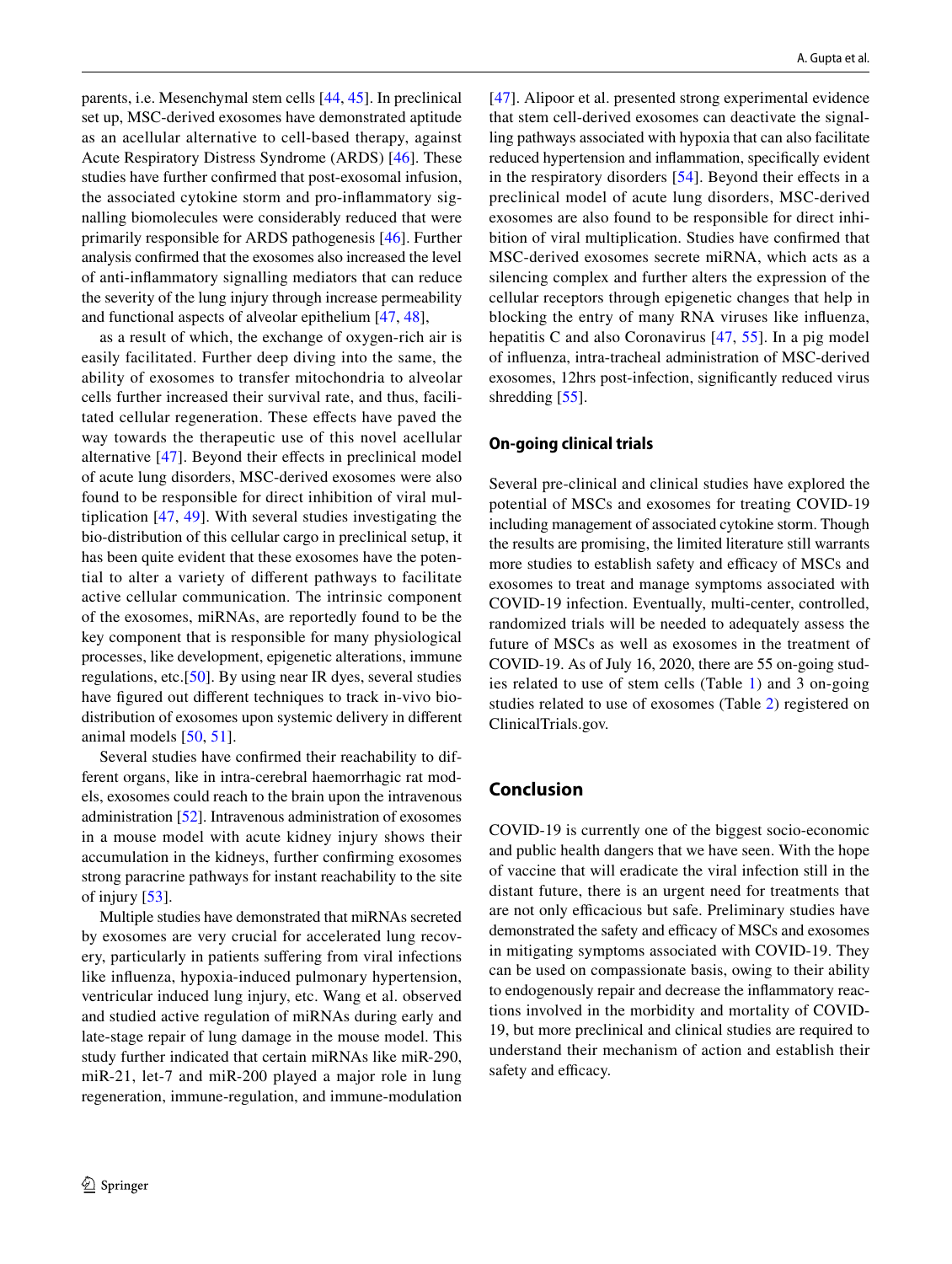<span id="page-6-0"></span>

| ì                                                                                                        |  |
|----------------------------------------------------------------------------------------------------------|--|
|                                                                                                          |  |
|                                                                                                          |  |
|                                                                                                          |  |
|                                                                                                          |  |
|                                                                                                          |  |
|                                                                                                          |  |
|                                                                                                          |  |
|                                                                                                          |  |
|                                                                                                          |  |
|                                                                                                          |  |
|                                                                                                          |  |
|                                                                                                          |  |
| <br> <br> <br> <br>                                                                                      |  |
|                                                                                                          |  |
|                                                                                                          |  |
|                                                                                                          |  |
|                                                                                                          |  |
| l                                                                                                        |  |
|                                                                                                          |  |
|                                                                                                          |  |
|                                                                                                          |  |
|                                                                                                          |  |
|                                                                                                          |  |
|                                                                                                          |  |
|                                                                                                          |  |
|                                                                                                          |  |
| 1                                                                                                        |  |
| I                                                                                                        |  |
|                                                                                                          |  |
|                                                                                                          |  |
|                                                                                                          |  |
|                                                                                                          |  |
|                                                                                                          |  |
|                                                                                                          |  |
|                                                                                                          |  |
|                                                                                                          |  |
|                                                                                                          |  |
|                                                                                                          |  |
|                                                                                                          |  |
|                                                                                                          |  |
|                                                                                                          |  |
|                                                                                                          |  |
|                                                                                                          |  |
|                                                                                                          |  |
| !<br>;<br>;                                                                                              |  |
|                                                                                                          |  |
|                                                                                                          |  |
|                                                                                                          |  |
|                                                                                                          |  |
|                                                                                                          |  |
|                                                                                                          |  |
|                                                                                                          |  |
|                                                                                                          |  |
|                                                                                                          |  |
|                                                                                                          |  |
|                                                                                                          |  |
|                                                                                                          |  |
|                                                                                                          |  |
| .<br>इ.<br>֧֧֧ׅ֧֧֧֧֧֧֧֧֧֧֧֧֧֧֧֧֧֧֧֧֚֚֚֚֚֚֚֚֚֚֚֚֚֚֚֚֚֚֚֚֚֚֚֝֝֝֓֝֬֝֬֝֓֝֓֝֬֝֓֝֬֝֬֝֓֝֬֝֬֝֬֝֬֝֬֝֬֝֬֝֬֝֬֝֬֝֬֝֬ |  |
|                                                                                                          |  |
|                                                                                                          |  |
| Table 1                                                                                                  |  |

|                  |                                                                            |                                             | Table 1 Clinical trials registered on ClinicalTrials.gov till 16 July 2020 utilizing Stem Cells for the treatment of COVID-19                                                                                                                                                                                                                                                                                                                                                                                        |                        |
|------------------|----------------------------------------------------------------------------|---------------------------------------------|----------------------------------------------------------------------------------------------------------------------------------------------------------------------------------------------------------------------------------------------------------------------------------------------------------------------------------------------------------------------------------------------------------------------------------------------------------------------------------------------------------------------|------------------------|
| Study identifier | Stem cell source                                                           | estimated<br>enrollment (N)<br>Study phase; | Primary outcome measure(s)                                                                                                                                                                                                                                                                                                                                                                                                                                                                                           | Recruitment status     |
| NCT04473170      | Autologous Non-hematopoi-<br>etic peripheral blood stem<br>cells           | Phase I/II;<br>$N = 146$                    | (Time frame: Day 0-28); Time to clinical improvement on a seven-category ordinal scale<br>Adverse reactions incidence (Time frame: Day 0-28); Rate of mortality within 28 days<br>(Time frame: Day 0-28)                                                                                                                                                                                                                                                                                                             | Completed              |
| NCT04457609      | Umbilical cord derived mesen-<br>chymal stem cells                         | Phase I;<br>$N = 40$                        | Clinical improvement: blood pressure (Time frame: 15 days); Clinical improvement: heart<br>rate (Time frame: 15 days); Clinical improvement: respiratory rate (Time frame: 15 days);<br>(Time frame: 15 days); Clinical improvement: ventilation status (Time frame: 15 days);<br>Clinical improvement: Presence of dyspnea (Time frame: 15 days); Clinical improve-<br>ment: presence of sputum (Time frame: 15 days); Clinical improvement: fever<br>Clinical improvement: oxygen saturation (Time frame: 15 days) | Recruiting             |
| NCT04461925      | Mesenchymal stem cells from<br>placenta and umbilical cord                 | Phase I/II;<br>$N=30$                       | Changes of oxygenation index PaO2/FiO2, most conveniently the P/F ratio. (Time frame: up<br>to 28 days); Changes in length of hospital stay (Time frame: up to 28 days); Changes in<br>mortality rate (Time frame: up to 28 days)                                                                                                                                                                                                                                                                                    | Recruiting             |
| NCT04467047      | Allogenic bone marrow mes-<br>enchymal stem cells                          | Phase I;<br>$N=10$                          | Overall survival (Time frame: 60 days)                                                                                                                                                                                                                                                                                                                                                                                                                                                                               | Not yet recruiting     |
| NCT04466098      | Mesenchymal stromal cells<br>(source not defined)                          | Phase II;<br>$N=30$                         | adverse events related to the infusion of MSC (Time frame: Within 6 h of the start of the<br>Incidence of grade 3-5 infusional toxicities and predefined hemodynamic or respiratory<br>infusion)                                                                                                                                                                                                                                                                                                                     | Not yet recruiting     |
| NCT04313322      | Wharton's Jelly mesenchymal<br>stem cells                                  | Phase I;<br>$N = 5$                         | Clinical outcome (Time frame: 3 weeks); CT Scan (Time frame: 3 weeks); RT-PCR results<br>(Time frame: 3 weeks)                                                                                                                                                                                                                                                                                                                                                                                                       | Recruiting             |
| NCT04428801      | Autologous adipose-derived<br>stem cells                                   | Phase II;<br>$N = 200$                      | Tolerability and acute safety of AdMSC infusion by assessment of the total number of AEs/<br>AdMSC infusions as compared to the control group (Time frame: 6 months); COVID-19<br>all proportion of subjects who develop any AEs/SAEs related and non-related with the<br>SAEs related and non-related with the medication (Time frame: 6 months); The over-<br>incidence rates in both the study and control groups (Time frame: 6 months)                                                                          | Not yet recruiting     |
| NCT04444271      | Bone marrow-derived mesen-<br>chymal stem cells                            | Phase II;<br>$N = 20$                       | Overall survival (Time frame: 30 days post intervention)                                                                                                                                                                                                                                                                                                                                                                                                                                                             | Recruiting             |
| NCT04416139      | Umbilical cord mesenchymal<br>stem cells                                   | Phase II;<br>$N = 10$                       | Functional respiratory changes: PaO2 / FiO2 ratio (Time frame: 3 weeks); Clinical cardiac<br>changes: Heart rate per minute (Time frame: 3 weeks); clinical respiratory changes:<br>respiratory rate per minute (Time frame: 3 weeks); Changes in body temperature<br>(Time frame: 3 weeks)                                                                                                                                                                                                                          | Recruiting             |
| NCT04336254      | Allogeneic human dental pulp<br>stem cells                                 | Phase I/II;<br>$N=20$                       | Time to clinical improvement (Time frame: 1-28 days)                                                                                                                                                                                                                                                                                                                                                                                                                                                                 | recruiting             |
| NCT04429763      | Umbilical cord derived mesen-<br>chymal stem cells                         | Phase II;<br>$N=30$                         | Clinical deterioration or death (Time frame: 4 weeks)                                                                                                                                                                                                                                                                                                                                                                                                                                                                | Not yet recruiting     |
| NCT04456361      | derived from wharton jelly<br>Mesenchymal stem cells<br>of umbilical cords | Early Phase 1<br>$N=9$                      | Oxygen saturation (Time frame: Baseline, and at days 2, 4 and 14 post-treatment)                                                                                                                                                                                                                                                                                                                                                                                                                                     | Active, not recruiting |
| NCT04315987      | mesenchymal stem cells<br>(source not defined)                             | Phase II;<br>$N=90$                         | Change in clinical condition (Time frame: 10 days)                                                                                                                                                                                                                                                                                                                                                                                                                                                                   | Not yet recruiting     |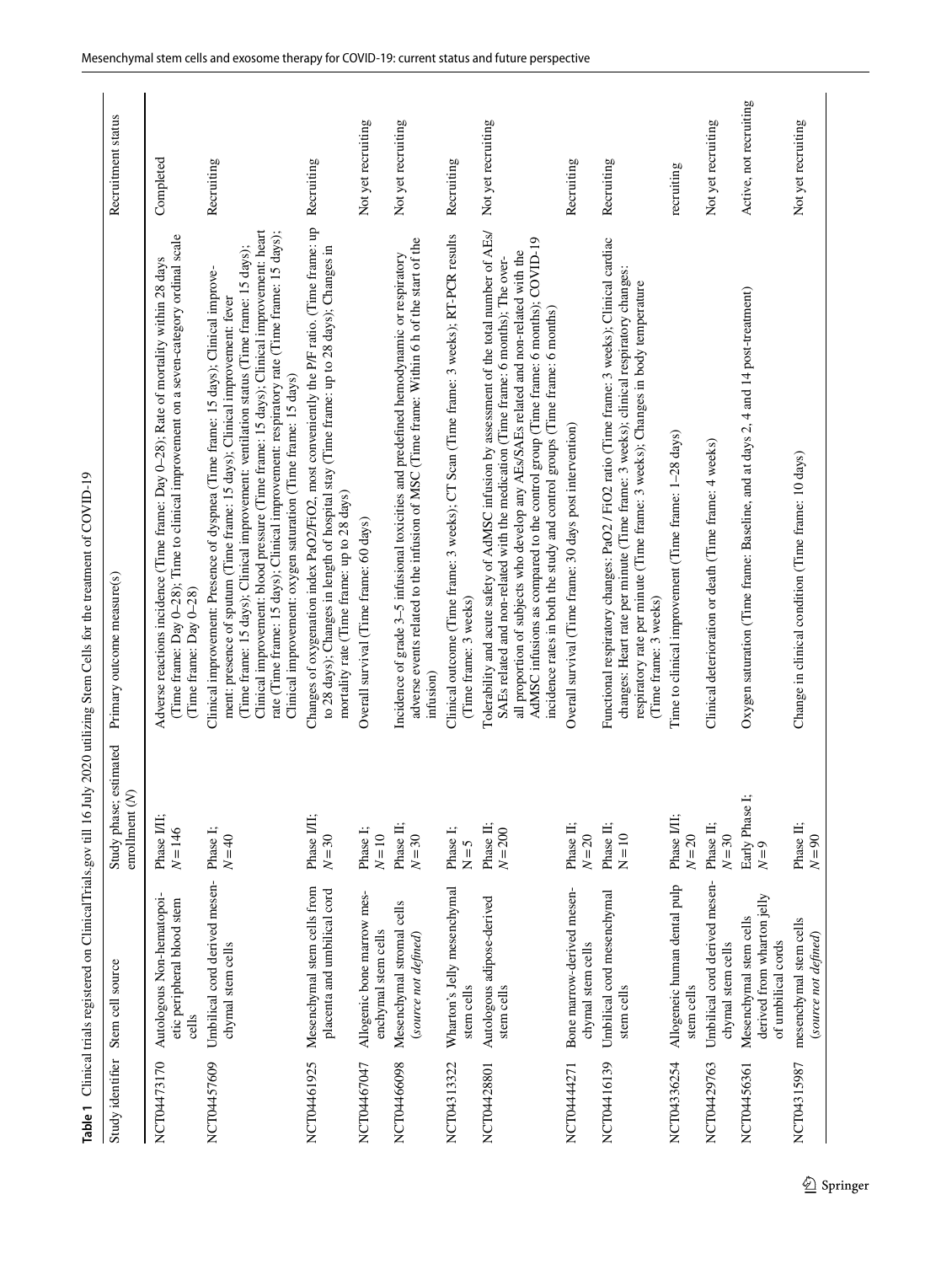| 2 Springer | Table 1 (continued) |                                                                              |                                               |                                                                                                                                                                                                                                                                                                                                                       |                         |
|------------|---------------------|------------------------------------------------------------------------------|-----------------------------------------------|-------------------------------------------------------------------------------------------------------------------------------------------------------------------------------------------------------------------------------------------------------------------------------------------------------------------------------------------------------|-------------------------|
|            | Study identifier    | Stem cell source                                                             | estimated<br>enrollment $(N)$<br>Study phase; | Primary outcome measure(s)                                                                                                                                                                                                                                                                                                                            | Recruitment status      |
|            | NCT04366323         | adipose tissue-derived mes-<br>Allogenic and expanded<br>enchymal stem cells | Phase I/II;<br>$N = 26$                       | istration of allogeneic mesenchymal stem cells derived from adipose tissue assessed by<br>tissue assessed by Adverse event rate (Time frame: 12 months); Efficacy of the admin-<br>Safety of the administration of allogeneic mesenchymal stem cells derived from adipose<br>Survival Rate (Time frame: 28 days)                                      | Recruiting              |
|            | NCT04348435         | Allogeneic adipose-derived<br>mesenchymal stem cells                         | Phase II:<br>$N = 100$                        | Incidence of hospitalization for COVID-19 (Time frame: week 0 through week 26); Inci-<br>dence of symptoms associated with COVID-19 (Time frame: week 0 through week 26)                                                                                                                                                                              | Enrolling by invitation |
|            | NCT04349540         | Allogenic haematopoietic stem<br>cells                                       | Not defined;<br>$N = 40$                      | Comparison of inflammatory/immunological biomarkers <72 h after development of oxy-<br>gen requirement (Time frame: 72 h)                                                                                                                                                                                                                             | Active, not recruiting  |
|            | NCT04252118         | Umbilical cord derived mesen-<br>chymal stem cells                           | Phase I;<br>$N=20$                            | Size of lesion area by chest radiograph or CT (Time frame: At Baseline, Day 3, Day 6, Day<br>10, Day 14, Day 21, Day 28); Side effects in the MSC treatment group (Time frame: at<br>baseline, Day 3, Day 6, Day 10, Day 14, Day 21, Day 28, Day 90 and Day 180)                                                                                      | Recruiting              |
|            | NCT04382547         | mucosa-derived mesenchy-<br>Allogenic-pooled olfactory<br>mal stem cells     | Phase I/II;<br>$N=40$                         | Number of cured patients (Time frame: 3 weeks)                                                                                                                                                                                                                                                                                                        | Enrolling by invitation |
|            | NCT04349631         | Autologous adipose-derived<br>mesenchymal stem cells                         | Phase II;<br>$N = 56$                         | Incidence of hospitalization for COVID-19 (Time frame: Week 0 through week 26); Inci-<br>dence of symptoms for COVID-19 (Time frame: week 0 through week 26)                                                                                                                                                                                          | Enrolling by invitation |
|            | NCT04273646         | Human umbilical cord mesen-<br>chymal stem cells                             | Not Applicable;<br>$N = 48$                   | Pneumonia severity index (Time frame: From baseline (0 W) to 12 weeks after treatment);<br>Oxygenation index (PaO2/FiO2) (Time frame: From Baseline (0 W) to 12 weeks after<br>treatment)                                                                                                                                                             | Not yet recruiting      |
|            | NCT04346368         | Bone marrow-derived mesen-<br>chymal stem cells                              | Phase I/II;<br>$N=20$                         | Changes of oxygenation index (PaO2/FiO2) (Time frame: At baseline, 6 h, Day 1, Day<br>3, Week 1, Week 2, Week 4, Month 6); Side effects in the BM-MSC treatment group<br>(Time frame: Baseline through 6 months)                                                                                                                                      | Not yet recruiting      |
|            | NCT04288102         | Umbilical cord derived mesen-<br>chymal stem cells                           | Phase II;<br>$N = 100$                        | Change in lesion proportion (%) of full lung volume from baseline to day 28.<br>(Time frame: Day 28)                                                                                                                                                                                                                                                  | Active, not recruiting  |
|            | NCT04366063         | Mesenchymal stem cells<br>(source not defined)                               | Phase II/II:<br>$N=60$                        | Adverse events assessment (Time frame: From baseline to day 28); Blood oxygen saturation<br>(Time frame: From baseline to day 14)                                                                                                                                                                                                                     | Recruiting              |
|            | NCT04437823         | Umbilical cord derived mesen-<br>chymal stem cells                           | Phase II;<br>$N=20$                           | Safety and efficacy assessment of infusion associated adverse events (Time frame: Day 01 to<br>Day 30); Chest radiograph or Chest CT scan (Time frame: Day 01 to Day 30)                                                                                                                                                                              | Recruiting              |
|            | NCT04302519         | Dental pulp mesenchymal<br>stem cells                                        | Ŀ<br>Early Phase<br>$N = 24$                  | Disappearing time of ground-glass shadow in the lungs (Time frame: 14 days)                                                                                                                                                                                                                                                                           | Not yet recruiting      |
|            | NCT04447833         | derived mesenchymal stem<br>Allogenic bone marrow<br>cells                   | Phase I;<br>$N=9$                             | The incidence of pre-specified treatment-related adverse events of interest (TRAEIs).<br>(Time frame: From drug administration to day 10 post-infusion)                                                                                                                                                                                               | Recruiting              |
|            | NCT04390152         | Wharton's jelly derived mes-<br>enchymal stem cells                          | Phase I/II;<br>$N=40$                         | Intergroup mortality difference with treatment (Time frame: 28 days)                                                                                                                                                                                                                                                                                  | Not yet recruiting      |
|            | NCT04339660         | Human umbilical cord-derived<br>mesenchymal stem cells                       | Phase I/II;<br>$N=30$                         | oxygen saturation (Time frame: Monitor blood oxygen saturation of the participants within<br>(Time frame: Observe the immune function of the participants within 4 weeks); Blood<br>The immune function (TNF- $\alpha \sim \text{IL-1}\beta \sim \text{IL-6} \cdot \text{TGF-}\beta \sim \text{IL-8} \cdot \text{PCT} \cdot \text{CRP}$ )<br>4 weeks) | Recruiting              |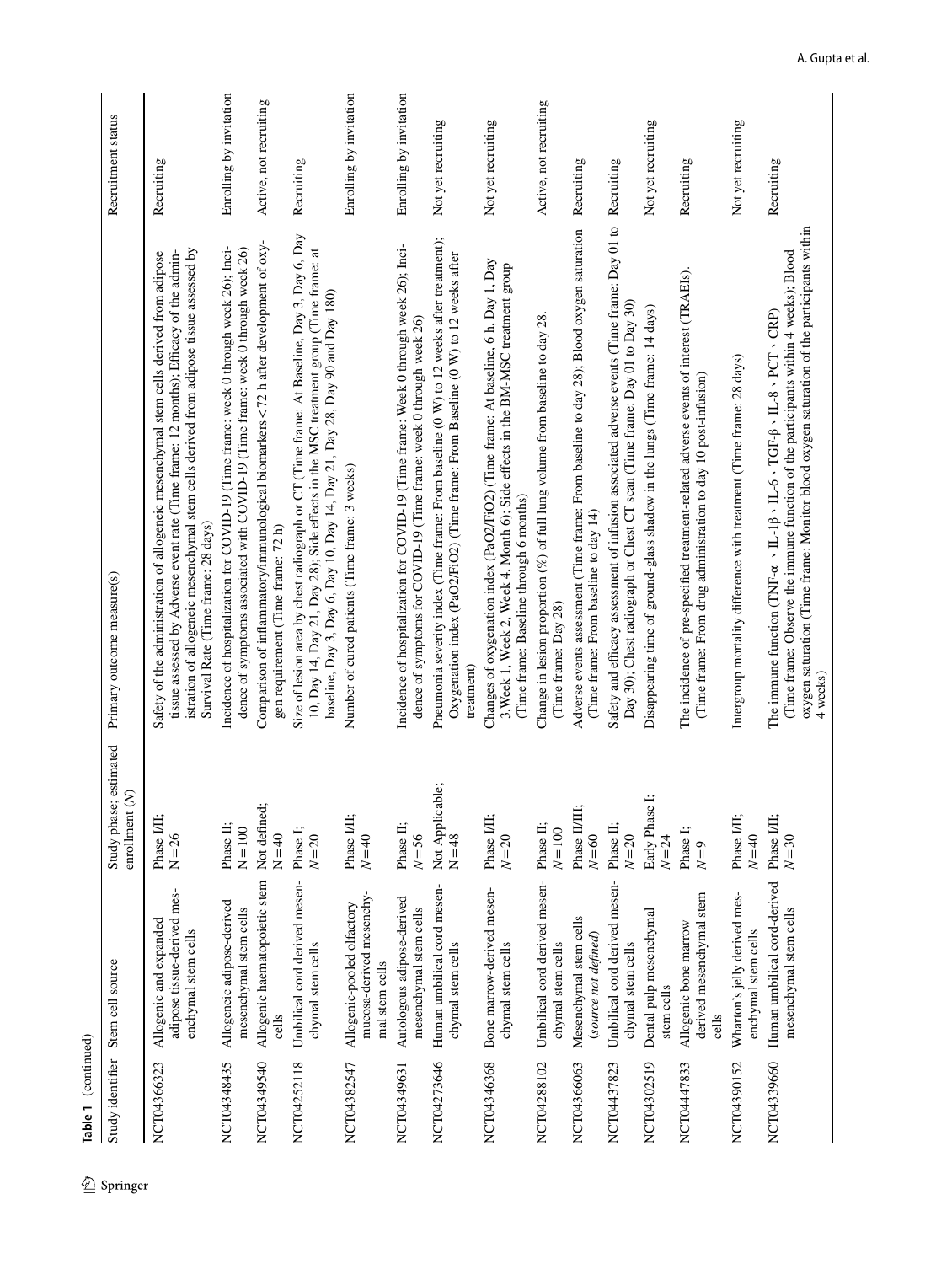| Table 1 (continued) |                                                                                  |                                                                   |                                                                                                                                                                                                                                                                                                                |                        |
|---------------------|----------------------------------------------------------------------------------|-------------------------------------------------------------------|----------------------------------------------------------------------------------------------------------------------------------------------------------------------------------------------------------------------------------------------------------------------------------------------------------------|------------------------|
| Study identifier    | Stem cell source                                                                 | Study phase; estimated<br>$\widetilde{\mathcal{S}}$<br>enrollment | Primary outcome measure(s)                                                                                                                                                                                                                                                                                     | Recruitment status     |
| NCT04392778         | Umbilical cord-derived mesen-<br>chymal stem cells                               | Phase I/II;<br>$N = 30$                                           | Clinical improvement (Time frame: 3 months)                                                                                                                                                                                                                                                                    | Recruiting             |
| NCT04348461         | adipose tissue-derived mes-<br>Allogeneic and expanded<br>enchymal stromal cells | Phase II;<br>$N = 100$                                            | allogeneic mesenchymal stem cells derived from adipose tissue assessed by Adverse Event<br>Efficacy of the administration of allogeneic mesenchymal stem cells derived from adipose<br>tissue assessed by Survival Rate) (Time frame: 28 days); Safety of the administration of<br>Rate (Time frame: 6 months) | Not yet recruiting     |
| NCT04355728         | Human umbilical cord-derived<br>mesenchymal stem cells                           | Phase I/II;<br>$N = 24$                                           | Incidence of pre-specified infusion-associated adverse events (Time frame: Day 5); Inci-<br>dence of Severe Adverse Events (Time frame: 90 days)                                                                                                                                                               | Recruiting             |
| NCT04362189         | Allogeneic adipose-derived<br>mesenchymal stem cells                             | Phase II;<br>$N=100$                                              | (Time frame: screening, day 0, 7, 10); PCR test SARS-CoV-2 (Time frame: Day 0, 3, 7,<br>day 0, 7, 10); C Reactive protein (Time frame: screening, day 0, 7, 10); Oxygenation<br>D-dimer (Time frame: screening, day 0, 7, 10); Interleukin-6 (Time frame: screening,<br>$\widehat{=}$                          | Not yet recruiting     |
| NCT04371601         | Umbilical cord-derived mesen-<br>chymal stem cells                               | Early phase I;<br>$N=60$                                          | Changes of oxygenation index (PaO2/FiO2),blood gas test (Time frame: 12 months)                                                                                                                                                                                                                                | Active, not recruiting |
| NCT04299152         | Human cord blood stem cells                                                      | Phase II;<br>$N = 20$                                             | Determine the number of Covid-19 patients who were unable to complete SCE Therapy<br>(Time frame: 4 weeks)                                                                                                                                                                                                     | Not yet recruiting     |
| NCT04393415         | Cord blood stem cells                                                            | Not Applicable;<br>$N = 100$                                      | The number of patients with positive covid 19 who will improve after receiving stem cells<br>(Time frame: 2 weeks)                                                                                                                                                                                             | Not yet recruiting     |
| NCT04397796         | derived mesenchymal stem<br>Allogenic bone marrow-<br>cells                      | Phase I;<br>$N=45$                                                | Incidence of AEs (Time frame: 30 days); Mortality (Time frame: 30 days); Death<br>(Time frame: 30 days); Number of ventilator-free days (Time frame: 60 days)                                                                                                                                                  | Not yet recruiting     |
| NCT04293692         | Human umbilical cord mesen-<br>chymal stem cells                                 | Not Applicable;<br>$N=0$                                          | Week 4, Week 8); Blood oxygen saturation (Time frame : At baseline, Day 1, Week 1,<br>Size of lesion area by chest imaging (Time frame : At baseline, Day 1, Week 1, Week 2,<br>Week 2, Week 4, Week 8)                                                                                                        | Withdrawn              |
| NCT04371393         | derived mesenchymal stem<br>Allogenic bone marrow-<br>cells                      | Phase III;<br>$N = 300$                                           | Number of all-cause mortality (Time frame: 30 days)                                                                                                                                                                                                                                                            | Recruiting             |
| NCT04452097         | Human umbilical cord mesen-<br>chymal stem cells                                 | Phase I;<br>$N=9$                                                 | Incidence of infusion-related adverse events (Time frame: Day 3); Incidence of any treat-<br>ment-emergent adverse events (TEAEs) and treatment emergent serious adverse events<br>(TESAEs) (Time frame: Day 28)                                                                                               | Not yet recruiting     |
| NCT04377334         | derived human mesenchymal<br>Allogeneic bone marrow-<br>stem (stromal) cells     | Phase II;<br>$N=40$                                               | Lung injury score (Time frame: day 10)                                                                                                                                                                                                                                                                         | Not yet recruiting     |
| NCT04331613         | from human embryonic stem<br>Differentiated cells obtained<br>cells              | Phase I/II;<br>$N=9$                                              | Adverse reaction (AE) and severe adverse reaction (SAE) (Time frame: Within 28 days after Recruiting<br>treatment); Changes of lung imaging examinations (Time frame: Within 28 days after<br>treatment)                                                                                                       |                        |
| NCT04390139         | Wharton-Jelly mesenchymal<br>stromal cells                                       | Phase I/II;<br>$N=30$                                             | All-cause mortality at day 28 (Time frame: Day 28)                                                                                                                                                                                                                                                             | Recruiting             |
| NCT04341610         | mesenchymal stromal cells<br>Allogenic adipose-derived                           | Phase I/II;<br>$N=0$                                              | Changes in clinical critical treatment index (Time frame: day 7 from randomization)                                                                                                                                                                                                                            | Withdrawn              |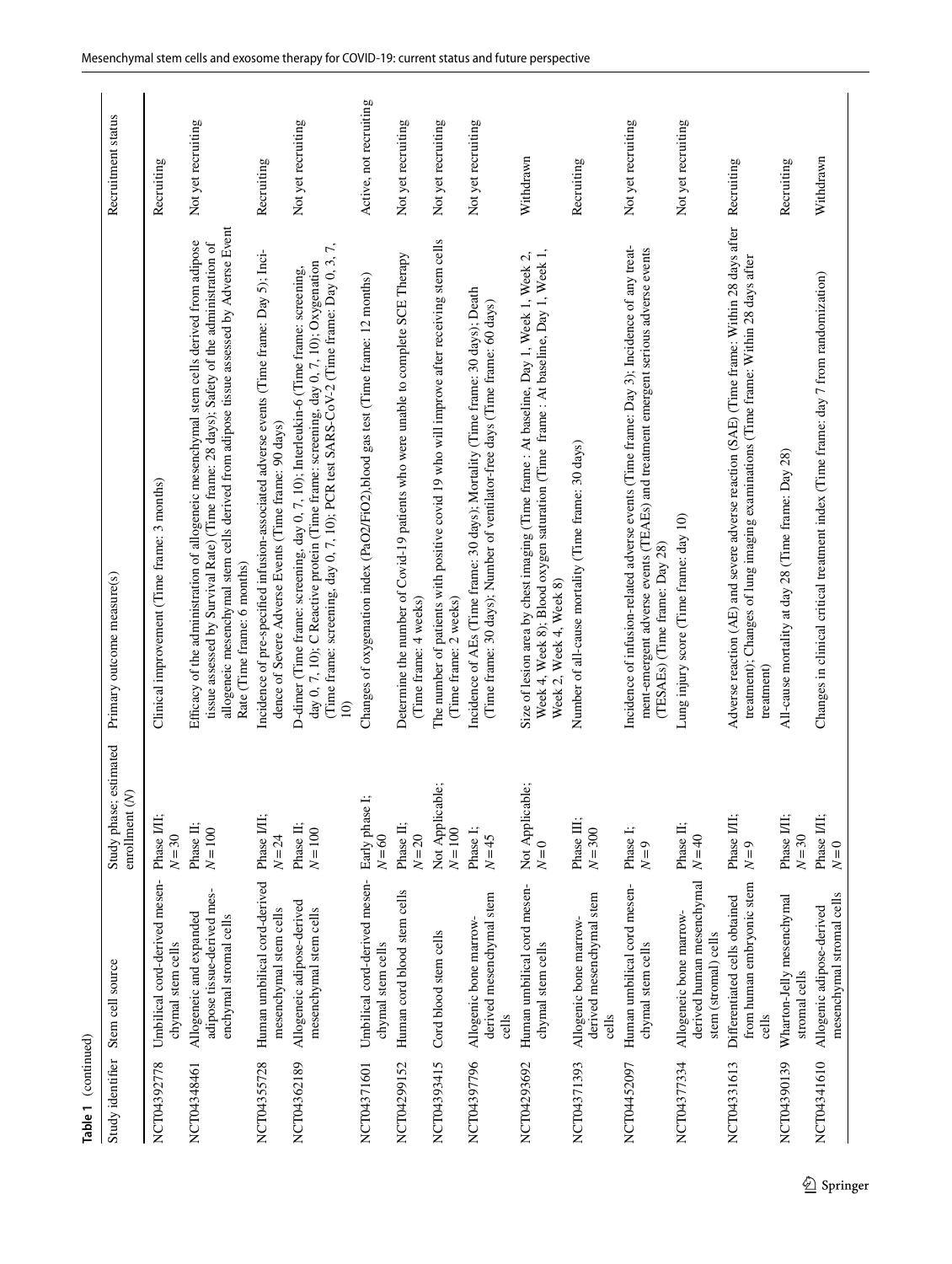| �        | Table 1 (continued) |                                                                                     |                                                     |                                                                                                                                                                                                                                                                                                                                                                                                       |                    |
|----------|---------------------|-------------------------------------------------------------------------------------|-----------------------------------------------------|-------------------------------------------------------------------------------------------------------------------------------------------------------------------------------------------------------------------------------------------------------------------------------------------------------------------------------------------------------------------------------------------------------|--------------------|
| Springer | Study identifier    | Stem cell source                                                                    | Study phase; estimated<br>enrollment <sub>(N)</sub> | Primary outcome measure(s)                                                                                                                                                                                                                                                                                                                                                                            | Recruitment status |
|          | NCT04400032         | Bone marrow (BM)-mesen-<br>chymal stromal cells                                     | Phase I;<br>$N=9$                                   | Number of participants with treatment-related adverse events as assessed by CTCAE v4.0<br>(Time frame: At time of infusion until one year post-infusion)                                                                                                                                                                                                                                              | Not yet recruiting |
|          | NCT04398303         | derived mesenchymal stem<br>Allogenic human umbilical<br>cells                      | Phase I/II;<br>$N = 70$                             | Mortality at day 30 (Time frame: 30 days post treatment)                                                                                                                                                                                                                                                                                                                                              | Not yet recruiting |
|          | NCT04365101         | cells derived from human<br>placental CD34+cells<br>Natural killer (NK)             | Phase I/II;<br>$N = 86$                             | Phase 1: Rate of clearance of SARS-CoV-2 (Time frame: Up to 12 months); Phase 1: Rate<br>of clinical improvement (Time frame: Up to 12 months); Phase 2: Time to Clearance of<br>Phase 1: Frequency and severity of adverse events (AE) (Time frame: Up to 12 months);<br>SARS-CoV-2 (Time frame: Up to 28 days); Phase 2: Time to Clinical Improvement by<br>NEWS2 Score (Time frame: Up to 28 days) | Recruiting         |
|          | NCT04389450         | placental mesenchymal-like<br>Allogeneic ex vivo expanded<br>adherent stromal cells | Phase II;<br>$N = 140$                              | Number of ventilator free days (Time frame: 28 days)                                                                                                                                                                                                                                                                                                                                                  | Recruiting         |
|          | NCT03042143         | Human umbilical cord derived<br>CD362 enriched mesenchy-<br>mal stem cells          | Phase I/II;<br>$N=75$                               | Oxygenation index (OI) (Time frame: Day 7); Incidence of Serious Adverse Events (SAEs)<br>(Time frame: 28 days)                                                                                                                                                                                                                                                                                       | Recruiting         |
|          | NCT04345601         | marrow mesenchymal stro-<br>Single donor banked bone<br>mal cells                   | Early phase I;<br>$N=30$                            | Incidence of unexpected adverse events (Time frame: 28 days post cell infusion); Improved<br>oxygen saturations≥93% (Time frame: Within 7 days of cell infusion)                                                                                                                                                                                                                                      | Not yet recruiting |
|          | NCT04361942         | Allogenic mesenchymal stem<br>cells (source not defined)                            | Phase II:<br>$N = 24$                               | Proportion of patients who have achieved withdrawal of invasive mechanical ventilation<br>(Time frame: 0-7 days); Rate of mortality (Time frame: 28 days)                                                                                                                                                                                                                                             | Recruiting         |
|          | NCT04269525         | Umbilical cord derived mesen-<br>chymal stem cells                                  | Phase II:<br>$N = 16$                               | Oxygenation index (Time frame: on the day 14 after enrollment)                                                                                                                                                                                                                                                                                                                                        | Recruiting         |
|          | NCT04333568         | jelly-derived mesenchymal<br>Umbilical cord Wharton's<br>stromal cells              | Phase I/II;<br>$N = 40$                             | Respiratory efficacy evaluated by the increase in PaO2/FiO2 ratio from baseline to day 7 in<br>the experimental group compared with the placebo group (Time frame: From baseline to<br>day 7                                                                                                                                                                                                          | Recruiting         |
|          | NCT04367077         | Multipotent adult progenitor<br>cells (source not defined)                          | Phase II/II<br>$N=400$                              | Ventilator-Free Days (Time frame: Day 0 through Day 28); Safety and Tolerability as meas-<br>ured by the incidence of treatment-emergent adverse events as assessed by CTCAE v5.0.<br>(Time frame: Day 28)                                                                                                                                                                                            | Recruiting         |
|          | NCT04445220         | mal stromal cells (source not<br>Allogenic human mesenchy-<br>defined)              | Phase I/II;<br>$N = 24$                             | Safety and tolerability as measured by incidence of IP-related serious adverse events<br>(Time frame: Outcomes and Serious adverse events through Day 180)                                                                                                                                                                                                                                            | Not yet recruiting |
|          | NCT04397471         | derived mesenchymal stro-<br>Allogenic bone marrow<br>mal cells                     | Not applicable; $N = 10$                            | product suitable for clinical use (Time frame: successfully opening the next phase of the<br>(Time frame: 3 or more participants recruited in 1 month); Manufacture a cell-based<br>Determine feasibility of recruiting healthy volunteers in a clinically useful timeframe.<br>trial in approx. 2 months)                                                                                            | Not yet recruiting |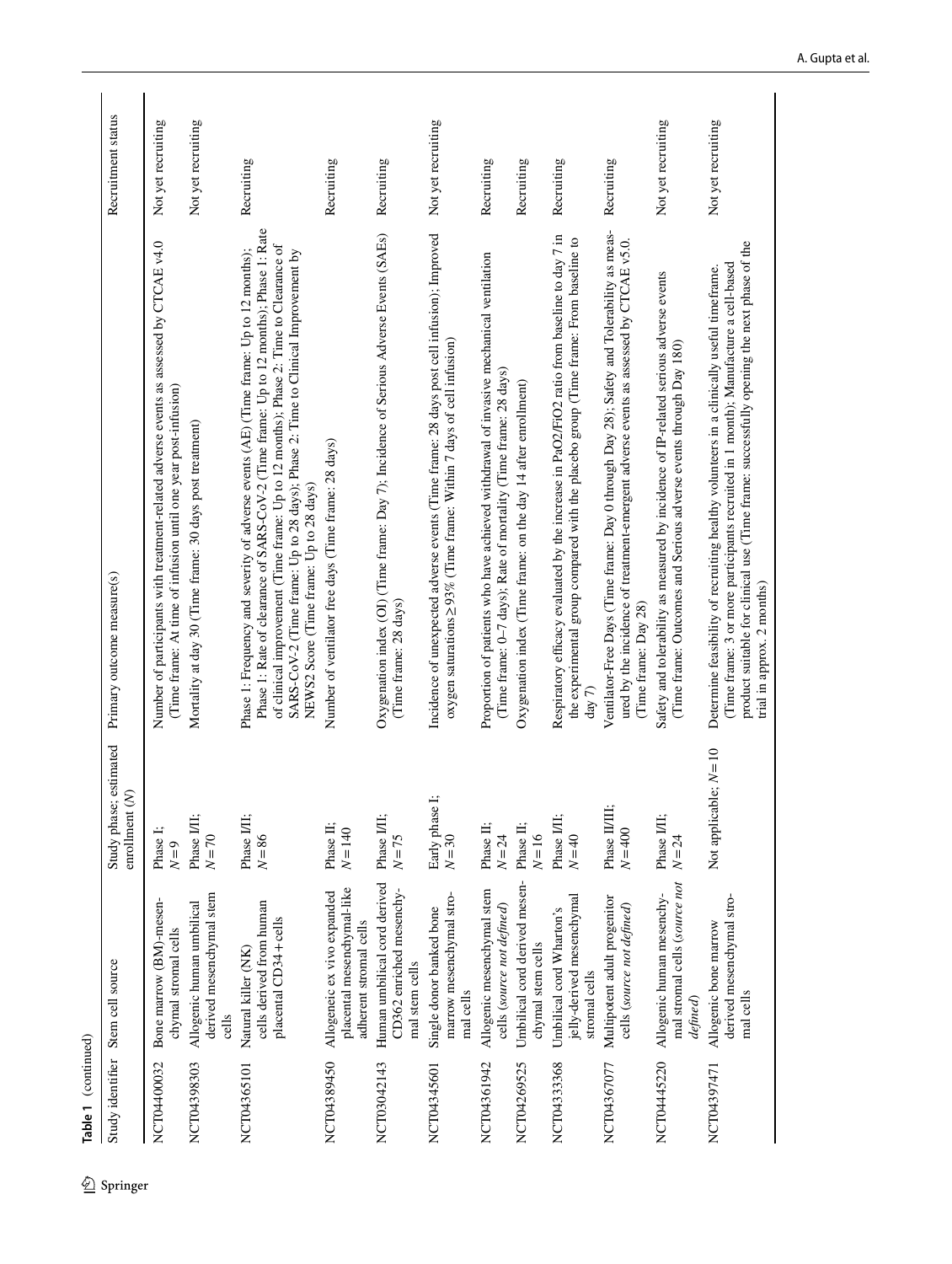<span id="page-10-24"></span>

|  | Table 2 Clinical trials registered on ClinicalTrials.gov till 16 July 2020 utilizing Exosomes for the treatment of COVID-19 |  |  |  |  |
|--|-----------------------------------------------------------------------------------------------------------------------------|--|--|--|--|
|--|-----------------------------------------------------------------------------------------------------------------------------|--|--|--|--|

|             | Study identifier Exosome source               | Study Phase; esti-<br>mated enrollment<br>(N) | Primary outcome measure(s)                                                                                                                                                          | Recruitment status     |
|-------------|-----------------------------------------------|-----------------------------------------------|-------------------------------------------------------------------------------------------------------------------------------------------------------------------------------------|------------------------|
|             | NCT04389385 COVID-19 specific T cell Phase I; | $N=60$                                        | Adverse and severe adverse reaction (Time frame:<br>28 days); efficacy assessment (Time frame: 28 days);<br>rate of recovery without mechanical ventilator (Time<br>frame: 28 days) | Active, not recruiting |
| NCT04384445 | Human amniotic fluid                          | Phase I/II:<br>$N=20$                         | Incidence of any infusion associated adverse events<br>(Time frame: 60 days); incidence of severe adverse<br>events (Time frame: 60 days)                                           | Not yet recruiting     |
| NCT04276987 | Allogenic adipose mesen-<br>chymal stem cells | Phase I:<br>$N = 30$                          | Adverse reaction and severe adverse reaction (Time<br>frame: up to 28 days); time to clinical improvement<br>(Time frame: up to 28 days)                                            | Not yet recruiting     |

#### **Compliance with ethical standards**

**Conflict of interest** The authors declare that they have no confict of interest.

## **References**

- <span id="page-10-0"></span>1. COVID-19 Dashboard by the Center for Systems Science and Engineering (CSSE) at Johns Hopkins University (JHU) [Internet]. [cited 2020 Jul 1]. Available from: [https://coronavirus.jhu.](https://coronavirus.jhu.edu/map.html) [edu/map.html](https://coronavirus.jhu.edu/map.html)
- <span id="page-10-1"></span>2. Zhao RC. Stem cell – based therapy for coronavirus disease 2019. Stem Cells Dev. 2020;29:679–81.
- <span id="page-10-2"></span>3. Leng Z, Zhu R, Hou W, Feng Y, Yang Y, Han Q, et al. Transplantation of ACE2 - Mesenchymal Stem Cells Improves the Outcome of Patients with COVID-19 Pneumonia. J Aging Dis. 2020;11:216–28.
- <span id="page-10-3"></span>4. Mangalmurti N, Hunter CA. Primer cytokine storms: understanding COVID-19. Immunity. 2020;53:19–25.
- <span id="page-10-4"></span>5. Hossein G, Zohreh M, Hedayat J, Zahra S. The possible pathophysiology mechanism of cytokine storm in elderly adults with COVID - 19 infection: the contribution of " inlame - aging". Infamm Res. 2020;11:1–15.
- <span id="page-10-5"></span>6. Murthy S, Gomersall CD, Fowler RA. Care for Critically Ill Patients With COVID-19. J Am Med Assoc. 2020;323:1499–500.
- <span id="page-10-6"></span>7. Sleem A, Saleh F. Mesenchymal stem cells in the fght against viruses: face to face with the invisible enemy. Curr Res Transl Med. 2020. <https://doi.org/10.1016/j.retram.2020.04.003>.
- <span id="page-10-7"></span>8. Richardson S, Hirsch JS, Narasimhan M, Crawford JM, Mcginn T, Davidson KW. Presenting characteristics, comorbidities, and outcomes among 5700 patients hospitalized with COVID-19 in the New York City area. JAMA. 2020;323:2052–9.
- <span id="page-10-8"></span>9. Kashte S, Maras JS, Kadam S. Bioinspired engineering for liver tissue regeneration and development of bioartifcial liver: A review. Crit Rev Biomed Eng. 2018;46:413–27.
- <span id="page-10-9"></span>10. Kashte S, Kadam S. Stem cell therapy: a hope business or a magic wand? Br Biomed Bull. 2014;2:677–94.
- <span id="page-10-10"></span>11. Rawat S Gupta S, Mohanty S. Mesenchymal stem cells modulate the immune system in developing therapeutic interventions. In: Tyagi RK, Bisen PS, editors. Immune Response Act. IntechOpen; 2019. pp. 1–25.
- <span id="page-10-11"></span>12. Yun J, Ahn JH, Kwon E, Kim S, Kim H, Kim WH, et al. Human umbilical cord-derived mesenchymal stem cells in acute liver injury: hepatoprotective efficacy, subchronic toxicity, tumorigenicity, and biodistribution. Regul Toxicol Pharmacol. 2016;81:437–7.
- <span id="page-10-12"></span>13. Matthay MA, Calfee CS, Zhuo H, Thompson BT, Wilson JG, Levitt JE, et al. Treatment with allogeneic mesenchymal stromal cells for moderate to severe acute respiratory distress syndrome (START study): a randomised phase 2a safety trial. Lancet Respir. 2018;2600:1–9.
- <span id="page-10-13"></span>14. Wilson JG, Liu KD, Zhuo H, Caballero L, Mcmillan M, Fang X, et al. Mesenchymal stem (stromal) cells for treatment of ARDS: a phase 1 clinical trial. Lancet Respir. 2015;3:24–322.
- <span id="page-10-14"></span>15. Paliwal S, Chaudhuri R, Agrawal A, Mohanty S. Regenerative abilities of mesenchymal stem cells through mitochondrial transfer. J. Biomed. Sci. 2018;25:1–12.
- <span id="page-10-15"></span>16. Liang B, Chen J, Li T, Wu H, Yang W, Li Y, et al. Clinical remission of a critically ill COVID-19 patient treated by human umbilical cord mesenchymal stem cells. Medicine. 2020;99(31):e21429.
- <span id="page-10-16"></span>17. Syndrome RD. COVID-19 does not lead to a '"Typical"' acute respiratory distress syndrome. Am J Respir Crit Care Med. 2020;201:1299–300.
- <span id="page-10-17"></span>18. De MMP, Pascual CY, Aller MA, Arias J. Immunosuppressive properties of mesenchymal stem cells: advances and applications. Curr Mol Med. 2012;12:574–91.
- <span id="page-10-18"></span>19. Le BK, Ringde O. Immunomodulation by mesenchymal stem cells and clinical experience. J Intern Med. 2007;262:509–25.
- <span id="page-10-19"></span>20. Zhang J, Xie B, Hashimoto K. Current status of potential therapeutic candidates for the COVID-19 crisis. Brain Behav Immun. 2020;87:0–15.
- <span id="page-10-20"></span>21. Zhang B, Liu R, Shi D, Liu X, Chen Y, Dou X, et al. Mesenchymal stem cells induce mature dendritic cells into a novel Jagged-2 – dependent regulatory dendritic cell population. Blood J. Am. Soc. Hematol. 2009;113:46–57.
- <span id="page-10-21"></span>22. Vitro CI. Neoplastic diferentiation: interaction of simian virus 40 and polyoma virus with murine teratocarcinoma. J Cell Physiol. 1975;85:179–87.
- <span id="page-10-22"></span>23. Weichold FF, Zella D, Barabitskaja O, Maciejewski JP, Dunn DE, Sloand EM, Young NS. Neither human immunodefciency virus-1 (HIV-1) nor HIV-2 infects most-primitive human hematopoietic stem cells as assessed in long-term bone marrow cultures. Blood J. Am. Soc. Hematol. 1998;91:907–15.
- <span id="page-10-23"></span>24. Villa NY, Bais S, Chan WM, Meacham AMYM, Wise E, Rahman MM, et al. Ex vivo virotherapy with myxoma virus does